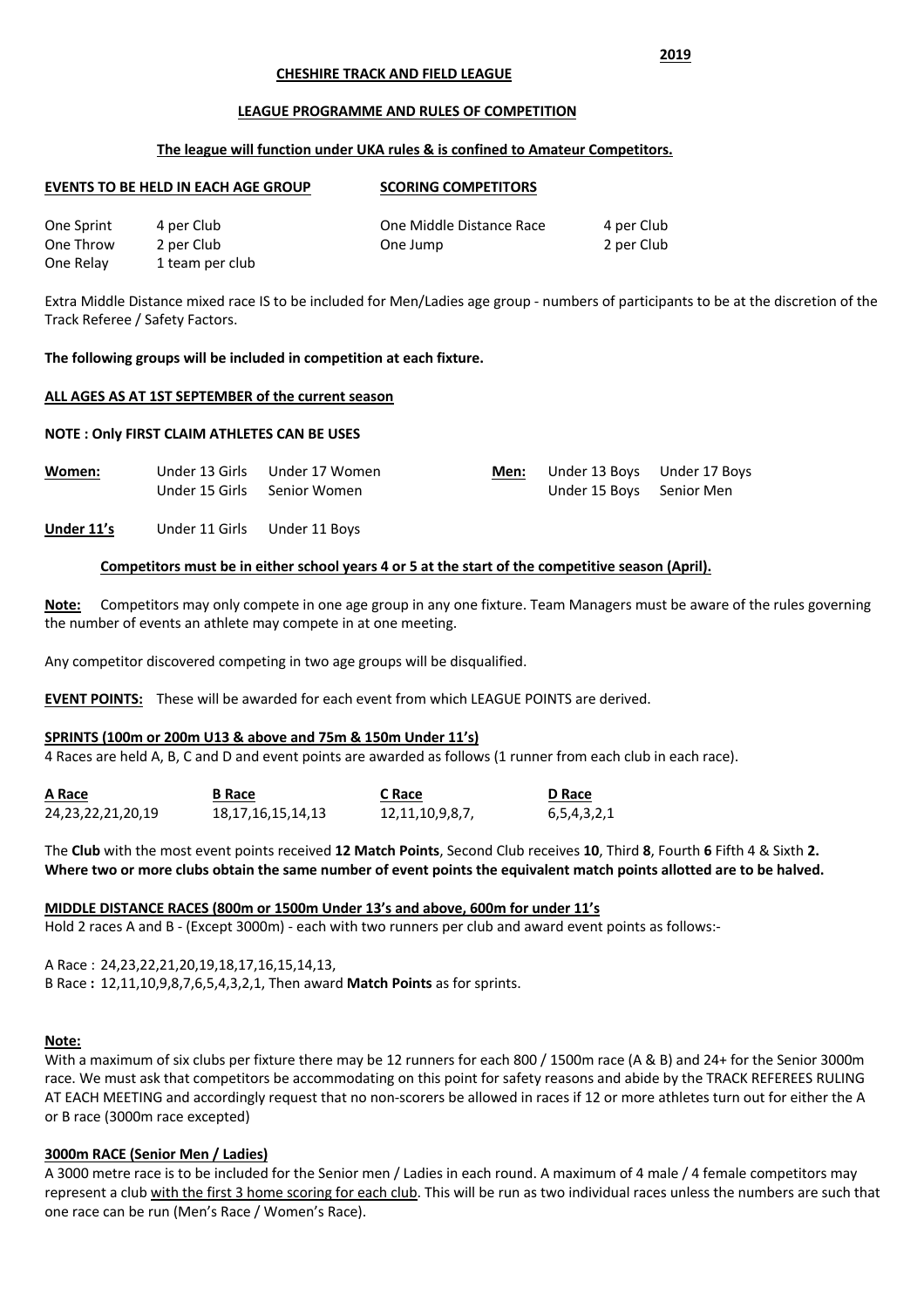The traditional cross country method of scoring will apply, 1st runner 1 point, 2nd runner 2 points etc. Accordingly the team with the lowest total of points for their 3 competitors scores 12 Match Points, the second team 10 Match Points, etc. **If one team is incomplete, please add the position of the last runner PLUS ONE for each blank place.**

By this method a single runner can help his / her club.

The scores of incomplete teams will be placed after those of complete teams. IE 3 runner scoring team, 2 runner scoring team, singlenrunner scoring team. This rule applies to both Men and Ladies competition.

## **JUMPS and THROWS**

2 Competitors per club (who must be declared at the start of the event). Award event points in order of finishing (numbers to be at the FIELD REFEREES DISCRETION.)

**A Competitor** 12,11,10,9,8,7 **B Competitor** 6,5,4,3,2,1 then award match points as for sprints

## **All competitors in jump and throwing events (excluding High Jump) will be given 4 trials, except Under 11's who get 3.**

## **Specific Rules for the Under 11's Long Jump are as follows:-**

The take off board shall be 1 metre from the pit edge. If there is no board 1 metre from the edge, then a tape or line shall be marked on the runway. The run up will be **no longer** than 15 metres. A cone shall mark the run up limit (note that athletes can have a shorter run up).

## **The event will be split into two and run concurrently (if enough pits are available)**

## **Specific Rules for the Under 11's Javelin are as follows:-**

300 gram Turbo Javelins should be used when they are available. If Turbo Javelins are not available then Bull Nose Javelins can be used. The run up will be **no longer** than 5 metres. A cone shall mark the run up limit. Each athlete will take all his/her throws consecutively with only the longest trial being measured.

## *Due to the numbers taking part in the Under 11's Long Jump and Javelin it would be helpful if two pools could be used to speed up the event. Obviously, this will depend upon the number of field officials available at the time.*

## **RELAYS (all Age Groups)**

Award Match Points as follows:-

| 1st Team: | 12 points | 2nd Team: | 10 points |
|-----------|-----------|-----------|-----------|
| 3rd Team: | 8 points  | 4th Team: | 6 points  |
| 5th Team: | 4 points  | 6th Team: | 2 points  |

### **Non Scoring**

Non - Scoring events will be held on the track at each fixture, including Under 11 races, (Competitors must be in either school years 4 or 5 at the start of the competitive season (April)). Non scoring relays may be held. Under 11's will have a sprint, a distance race, a long jump, turbo javelin and a relay. They will be scored separately to the main match. The under 11's **must not** be forced to do the events to fill the places in the team.

### **TIES**

If there is a tie for 1st team place, both clubs are awarded 11 Match Points, if there is a tie for second team place, and then both clubs are awarded 9 Match Points, etc.

### **CANCELLED MATCHES/EVENTS**

If a match is cancelled, points will be awarded accordingly in ratio to the League Positions of the clubs involved.

If an event is not held by the consent of ALL CLUBS present, the match points are shared. (i.e. award each team 6 Match Points)

### **ORGANISATION**

The **HOST CLUB (s)** is responsible for the following arrangements:-

- 1) Organisation of the fixture
- 2) Booking and Paying for the Venue
- 3) Appointment of the Track & Field Referee's, Chief Time Keeper, Starter, a Marksman, Recorders and Scorers.
- 4) Sending out travel instructions to all visiting clubs, at least two weeks prior to the meeting.
- 5) Provision of Numbers for all non-scorers.
- 6) Track Place / Time Slips and Field Cards.
- 7) Posting copies of the result sheets to all visiting clubs, within 7 days of the meeting.
- 8) Returning all documentation, including track slips and field cards to the secretary, for scrutinising.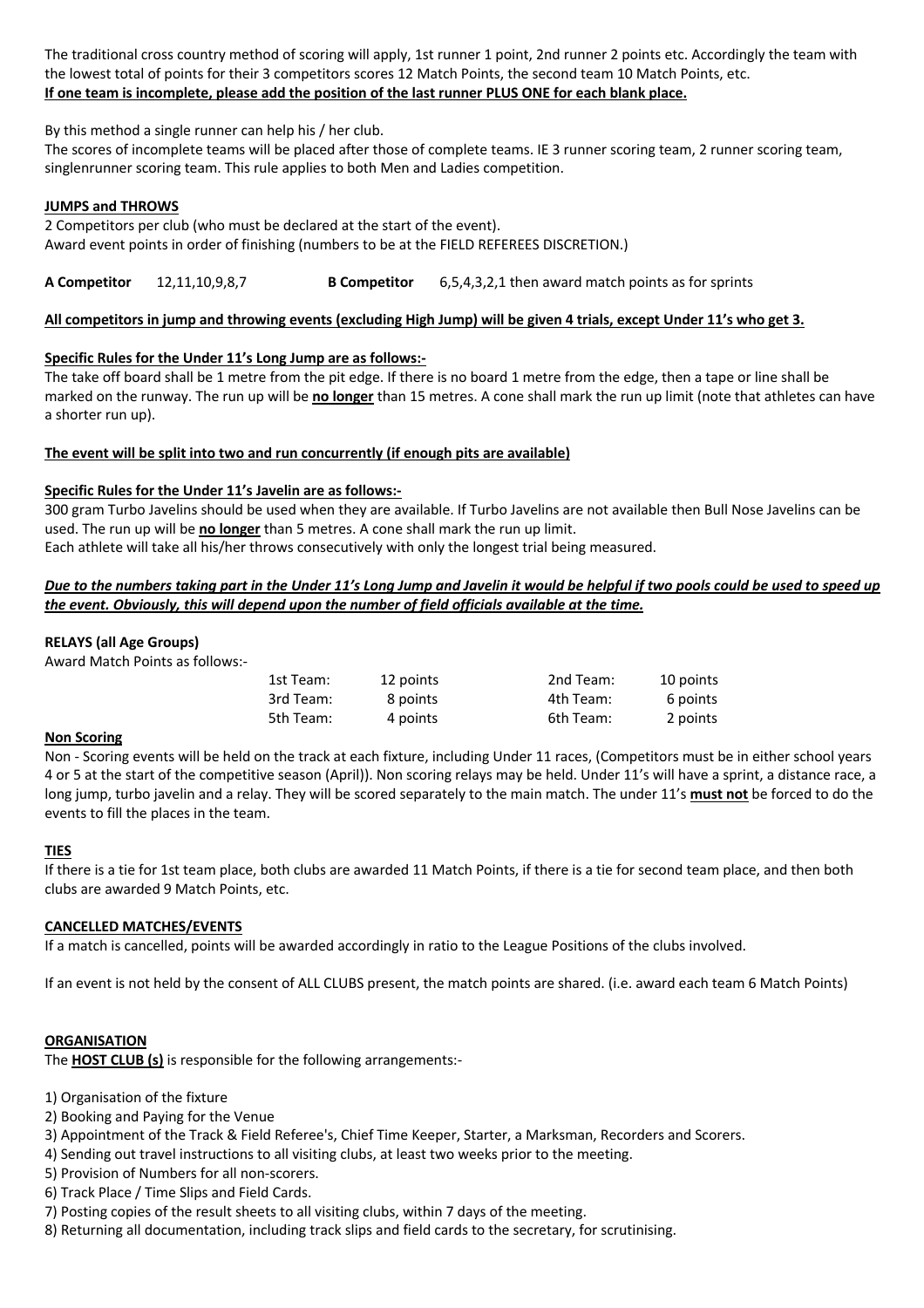PLUS - All other officials required, in addition to those provided by the visiting clubs.

### *\*\*\*VISITING CLUBS (New 2019(*

*Visiting clubs MUST submit their team athlete lists to the host club no later than 24 hours before the match. Along with this they must also inform the Host club of the officials they are bringing including the EA URN, grade and discipline.*

### **OFFICIALS MINIMUM REQUIREMENT RULE**

A minimum of six named officials per visiting club Each official, volunteer or helper will be given 10 points up to a maximum of 60 points. The points will be shared between the Men's and Women's Competition. No officials points will be added to the under 11's competition.

Each club must provide a Track Judge, a Timekeeper and four field officials. One of the field judges must be a level two "B" or above. This is the minimum requirement. Clubs are to declare their officials on the OFFICIAL DECLARATION FORM to the Meeting Organiser prior to the start of competition. It is the meeting organiser's responsibility to verify with the respective Track and Field Referees that all declared officials are present and allocated duties. Any missing officials must be notified to the secretary with the results.

Where a team fails to provide its full quota of officials, another team at the meeting can provide them in their place with certain provisos. Firstly the request MUST come from the chief official for that discipline. Secondly the official(s) being used must be at least level 2. As long as this criteria is observed the substituting team can be awarded 10 points for each extra official.

### **NUMBER**

Each Club MUST provide its athletes with Numbers preceded by the letters below, **which must be worn front and back**. (For example – A01, A52, A101, etc).

Letters are allocated as follows:-

| A |                               | M | Menai Track & Field Club     |
|---|-------------------------------|---|------------------------------|
| B | Bury A.C.                     | N | Crewe & Nantwich AC          |
| C |                               | O | St. Helens Sutton AC         |
| D | Deeside AC                    | Q | Manchester Harriers & AC     |
| E | <b>East Cheshire Harriers</b> | S | Salford Metropolitan AC      |
| F | Halton & Frodsham AC          |   | <b>Trafford AC</b>           |
| G | Warrington                    |   |                              |
| H | Handforth AC                  | v | Vale Royal                   |
| J | Macclesfield Harriers & AC    | w | West Cheshire AC             |
| К | Wrexham AAC                   | x |                              |
| L | Maldwyn                       | Υ | <b>Stockport Harriers AC</b> |
|   |                               |   |                              |

### **Numbers can ve ordered from:**

Pymmwenn Printing, Unit 5, 57 Thorby Avenue, March, Cambridgeshire. PE15 0AR 01354 658215 numbers@pymmwenn.com

### **AFFILIATION**

The League affiliation fee is £30.00 per team per season (£20.00 from 2014), which should be paid to the League Treasurer PRIOR to the commencement of the season. Send to:-

Mrs. Jean Simpson, 5 Sheaf Field Walk, Radcliffe, Manchester. M26 4DD Tel No: 0161 724 7928

### **COMPETITORS FEES**

**Each competitor will pay £3.00 per fixture, which the Team Managers must collect and hand over to the host club as a contribution towards the match costs.**

### **RESULST AND SCORING**

Clubs should use the computerised program which can be downloaded from the Cheshire AA web site.